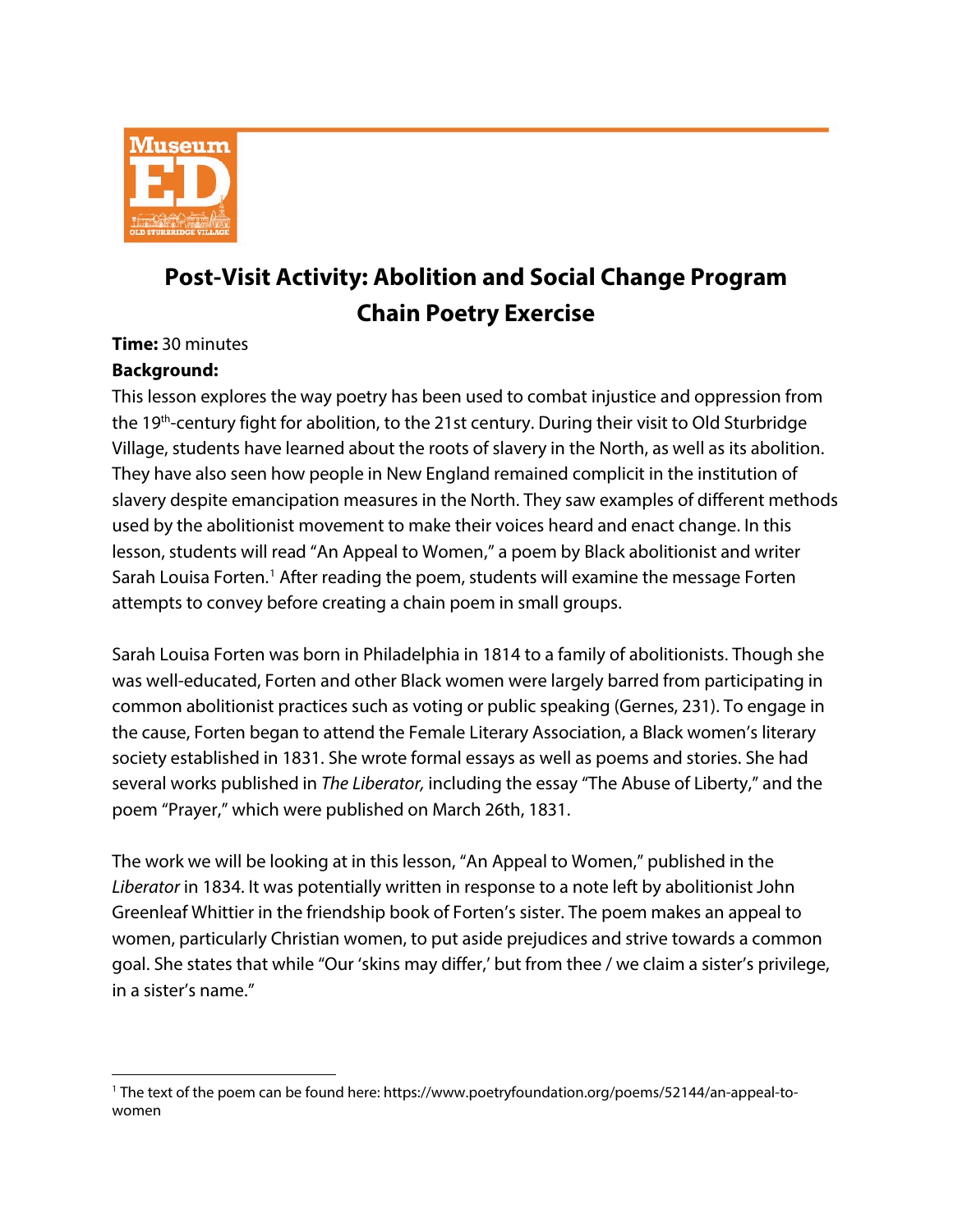This powerful poem and others drew the attention of Angelina E. Grimké, a prominent abolitionist of the time. Forten and Grimké exchanged letters before Grimké eventually used a shortened version of "An Appeal to Women" as an epigraph to a pamphlet "An Appeal to the Women of Nominally Free States," which was distributed at the Convention of American Women in 1837.

## **Lesson Objectives:**

- Students will analyze abolitionist poetry from the early 19th century.
- Students will identify methods abolitionists used to oppose slavery and give examples of ways they can affect change today.
- Students will collaborate to write poems inspired by their visit to Old Sturbridge Village.

# **Essential Questions:**

- $\bullet$  How did abolitionists use poetry as a tool for the cause?
- What can poetry teach us about abolition?
- How can culture (poetry, music, art, literature, film, etc.) be a force of change or of protest?

## **Procedure:**

- 1. Print out the poem for students to analyze.
- 2. Print out worksheets for students to organize notes on the poem.
- 3. Pull up the poem at the front of class for students to follow along.

# **Opening to Lesson (10 minutes)**

Review some of the concepts from the visit to the Village.

- How were people who seemed powerless able to effect change and speak out for their cause?
- What were some of the ways abolitionists spread their ideas?
- What values do you feel you share with the abolitionists?

Following review, pass out copies of "An Appeal to Women" by Sarah Louisa Forten or project for the entire class. Read the poem aloud as a group. Encourage students to annotate their copies of the poem as you read.

Split the class into small groups to discuss how this poem relates to the concepts discussed at the beginning of the lesson.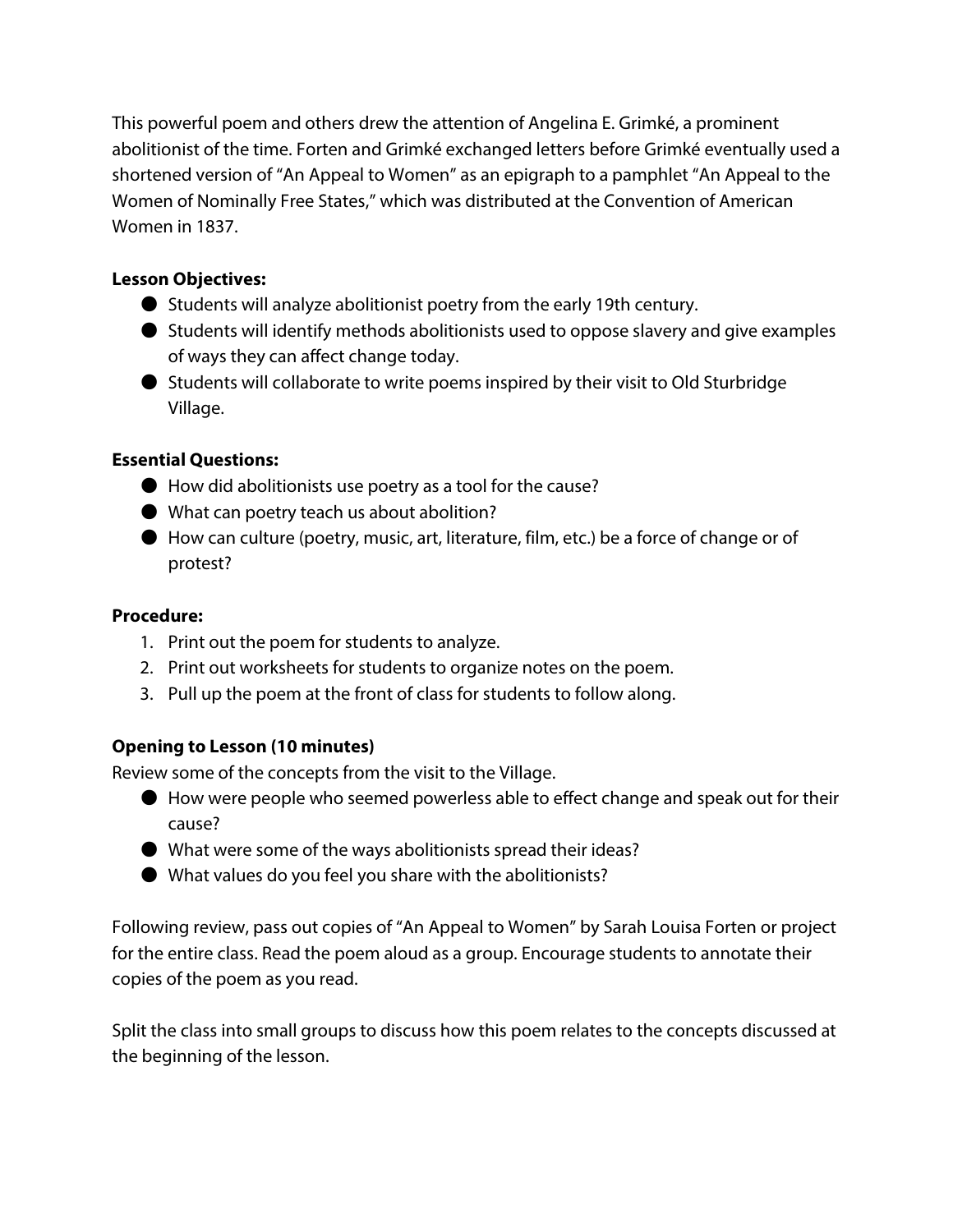After a couple minutes for discussion, ask students to share what they discussed. Wrap up by asking students if they have a cause they care about that they would like to write a poem about. Call on several students to share the causes they are thinking about before moving on to the poetry writing exercise.

#### **Poetry Activity (20-30 minutes)**

The following exercise is inspired by Ingrid Wendt's article "The Chain Poem, a Way of Breaking the Ice." Through this fun and reflective activity, students will have an opportunity to build upon their experience in the Village.

Begin with a demonstration that the group does together.

- Start with a base word. For example, freedom, change, action, etc.
	- $\overline{O}$  Ask students to say words that they associate with the base word.
	- Write each word directly below the first to create a vertical list. Aim for 8–10 words.
- As a group, create sentences around each word on the board. Each word is incorporated to create one line of the poem.
	- $\overline{O}$  Allow for mistakes and re-writes to show that this is a process and the first attempt will not be perfect.
- Next, read your poem with the class, and explain how its imperfections are perfectly normal.

Next, break the students into small groups and allow them to write their own poems using a different base word (see example below for new word inspiration).

Poem example:

Liberty. What is it? Is it merely equality for all? If so, then we must start to change.

Movement after movement has shown, That when people come together, the most productive work is done. We still have reason to hope. Though it may be a challenge to move forward, Only as one, will freedom become a reality.